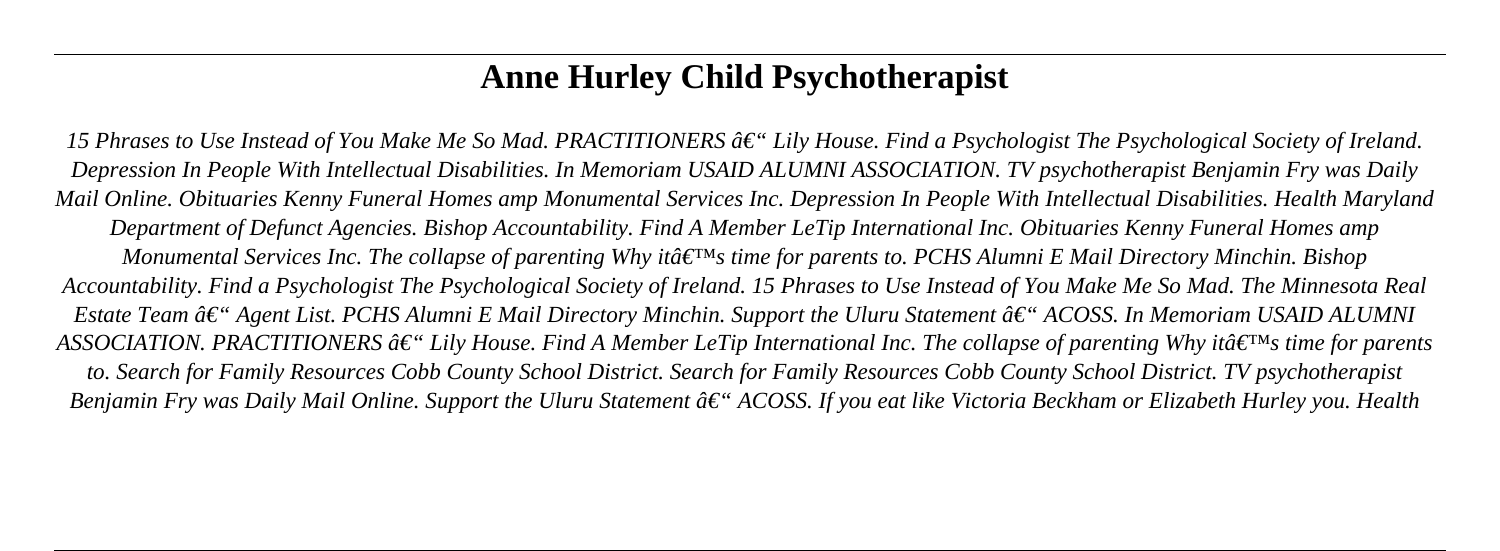*Maryland Department of Defunct Agencies. The Minnesota Real Estate Team â*  $\epsilon$ " Agent List. If you eat like Victoria Beckham or Elizabeth Hurley

*you*

#### **15 Phrases to Use Instead of You Make Me So Mad**

April 29th, 2018 - Andrea Loewen Nair M A CCC is a psychotherapist parenting educator Head of School for Infinity School writer and mom Her passion is to help parents thrive rather than just survive through each day"**PRACTITIONERS**  $\hat{a} \in \iint$ **House** April 30th, 2018 - Lily House is home to many different practitioners each of whom are listed below and have a page of their own on our website to profile the treatments in which they specialise'

'**Find a Psychologist The Psychological Society of Ireland**

**April 29th, 2018 - The Psychological Society of Ireland PSI is the learned and professional body for Psychology and Psychologists in the Republic of Ireland Since its birth in 1970 the Society has grown from a mere 17 members and now represents more than 2 900 members**'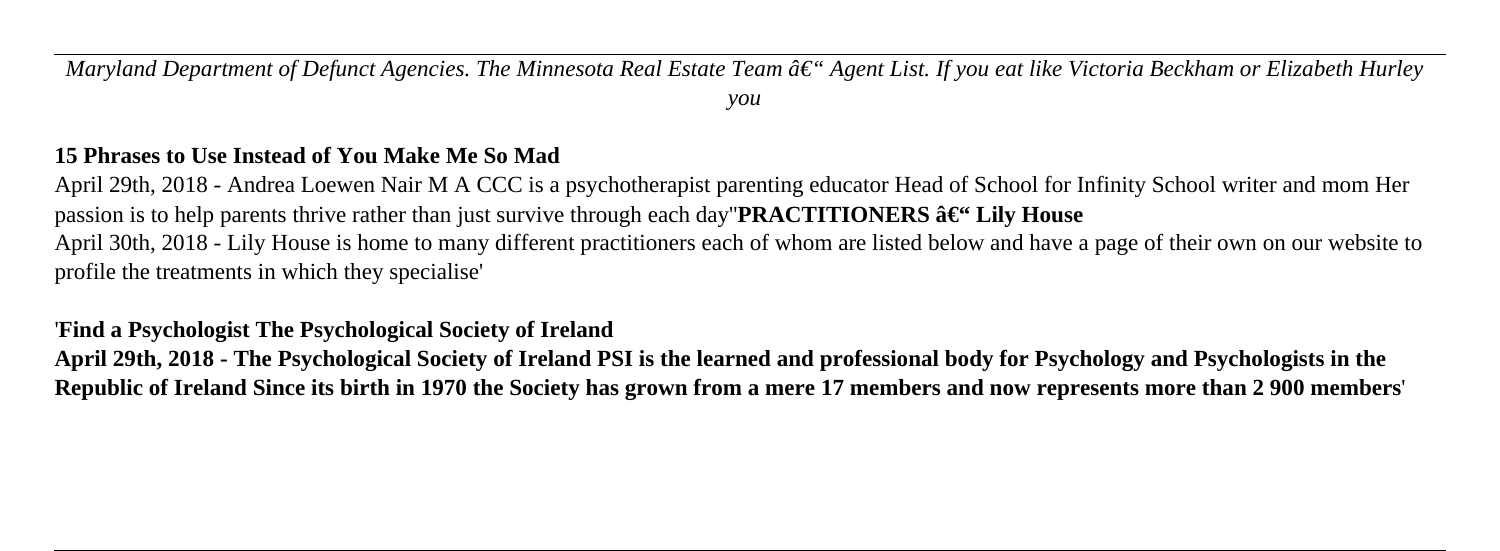#### '**Depression In People With Intellectual Disabilities**

April 26th, 2018 - Depression Is Easily Missed In People Who Have Social And Communication Disabilities Although It Is Probably More Common In People With Intellectual Disabilities And People With Autism Than In

The General Population'

#### '**In Memoriam USAID ALUMNI ASSOCIATION**

April 28th, 2018 - In Memoriam Lloyd Pierson New Lloyd Oliver Pierson 77 Of Waco Texas Was A Beloved Husband Father Grandfather And Brother Who Passed Away Peacefully On Saturday April 14 2018 At His Home In Arlington VA'

#### '**TV psychotherapist Benjamin Fry was Daily Mail Online**

July 27th, 2013 - Eton and Oxford educated a millionaire by 30  $\hat{\mathfrak{g}} \in \hat{\mathfrak{g}}$  psychotherapist Benjamin had every advantage But when he suffered a breakdown and all treatment failed he had to delve into his childhood to unlock its cause''**obituaries kenny funeral homes amp monumental services inc**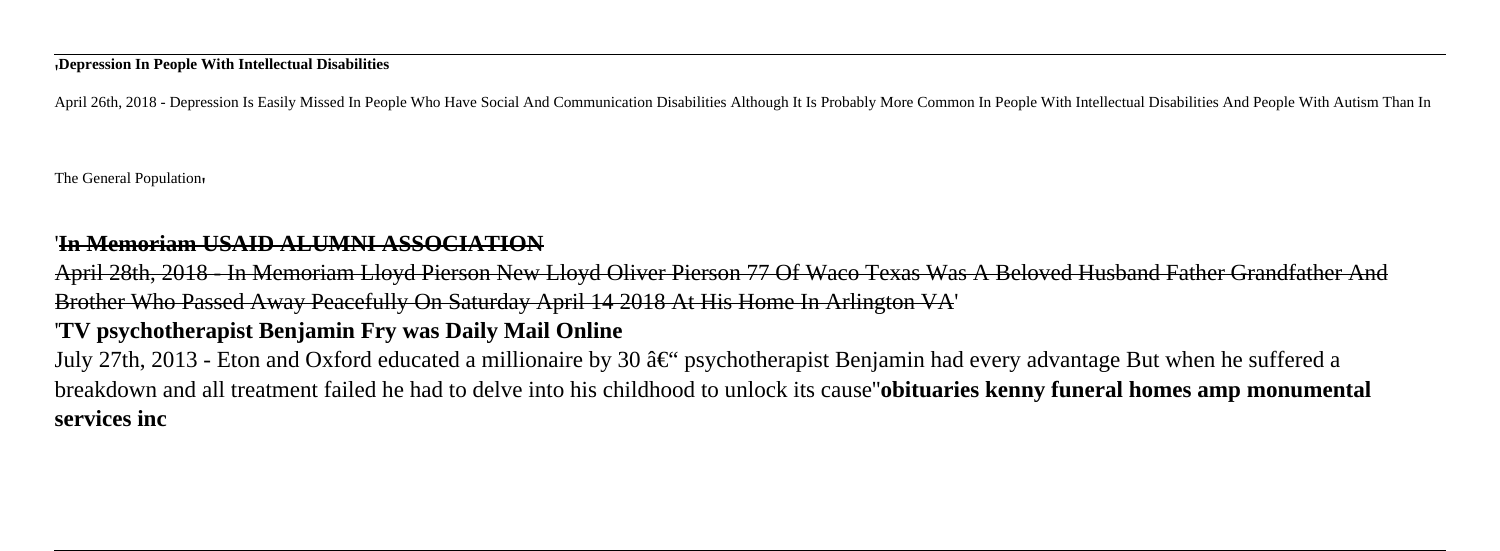**april 30th, 2018 - francis xavier tansey francis xavier tansey 73 passed away peacefully at home on tuesday april 17 2018 with his wife karen by his side mr tansey was born december 21 1944 in bayonne nj to luke and catherine rooney tansey**'

#### '**Depression In People With Intellectual Disabilities**

**April 26th, 2018 - Depression is easily missed in people who have social and communication disabilities although it is probably more common in people with intellectual disabilities and people with autism than in the general population**' '**health maryland department of defunct agencies**

april 29th, 2018 - this information resource of the maryland state archives is presented here for fair use in the public domain when this material is used in whole or in part proper citation and credit must be attributed t

maryland state archives,

'**Bishop Accountability**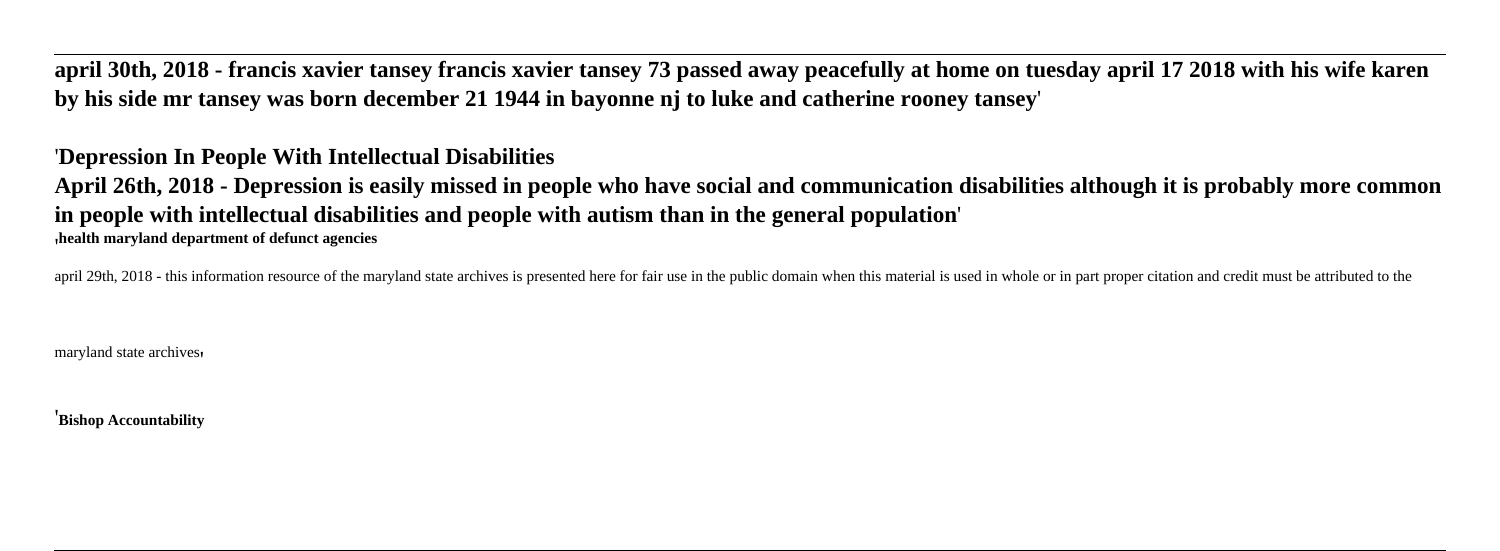April 26th, 2018 - To view the original list of those accused of sexual abuse contained in the Report to the People of God and subsequent updates go to www la clergycases com

#### '**FIND A MEMBER LETIP INTERNATIONAL INC**

### APRIL 30TH, 2018 - ENTER YOUR DESIRED SEARCH INFORMATION BELOW AND CLICK THE  $\hat{a} \in \hat{c}$ efind member S  $\hat{a} \in \hat{c}$ BUTTON''**Obituaries Kenny Funeral Homes amp Monumental Services Inc**

April 26th, 2018 - Emily Sue Lynch Emily Sue Lynch of Sharon died peacefully after a long illness on April 3 She was born in 1937 in New Haven CT to Roger and Jean Montgomery'

#### '*The collapse of parenting Why itâ* $\epsilon$ <sup>TM</sup>s *time for parents to*

*January 7th, 2016 - A significant portion of Saxâ*  $\epsilon_{\rm I}$ *Ms book is devoted to the importance of parents modelling traits they want to encourage in their children Chief among them he says should be humility and conscientiousnessâ€*"which run counter to inflating a childâ€<sup>™</sup>s self esteem and sense of *entitlement*''**PCHS ALUMNI E MAIL DIRECTORY MINCHIN**

APRIL 27TH, 2018 - 1995 PAUL DUMSCHAT YEAR 1995 PER NOTRE DAME EAST STROUDSBURG EMAIL LLEGAR101 YAHOO COM SPOUSE SINGLE RESIDENCE BELVIDERE NJ CHILDREN HOPEFULLY NONE BUT I M STAYING OUT OF MEXICO FOR A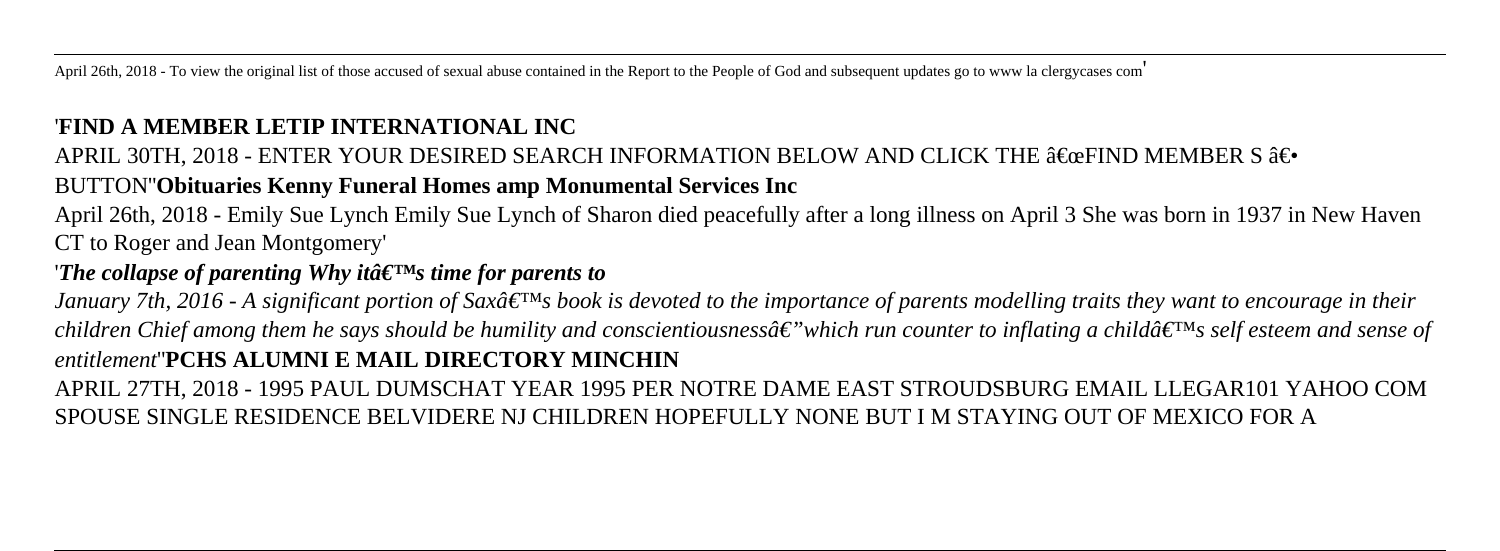#### WHILE''**Bishop Accountability**

April 26th, 2018 - To view the original list of those accused of sexual abuse contained in the Report to the People of God and subsequent updates go to www la clergycases com'

#### '**Find A Psychologist The Psychological Society Of Ireland**

April 29th, 2018 - The Psychological Society Of Ireland PSI Is The Learned And Professional Body For Psychology And Psychologists In The Republic Of Ireland Since Its Birth In 1970 The Society Has Grown From A Mere 17 Members And Now Represents More Than 2 900 Members''**<sup>15</sup> Phrases To Use Instead Of You Make Me So Mad**

April 29th, 2018 - Andrea Loewen Nair M A CCC Is A Psychotherapist Parenting Educator Head Of School For Infinity School Writer And Mom Her Passion Is To Help Parents Thrive Rather Than Just Survive Through

#### $_{\text{Each Day}}$  The Minnesota Real Estate Team  $\hat{a} \in \Omega$  Agent List

April 27th, 2018 - The Minnesota Real Estate Team – Agent List Ryan O'Neill – Real Estate Agent – Ryan MnRealEstateTeam Com 952 649 1456 The Youngest Of Five Oâ€<sup>™</sup>Neill Siblings Ryan Grew Up In New Prague Minnesota And Went On To Graduate From **The University Of Notre Dame In 1997**'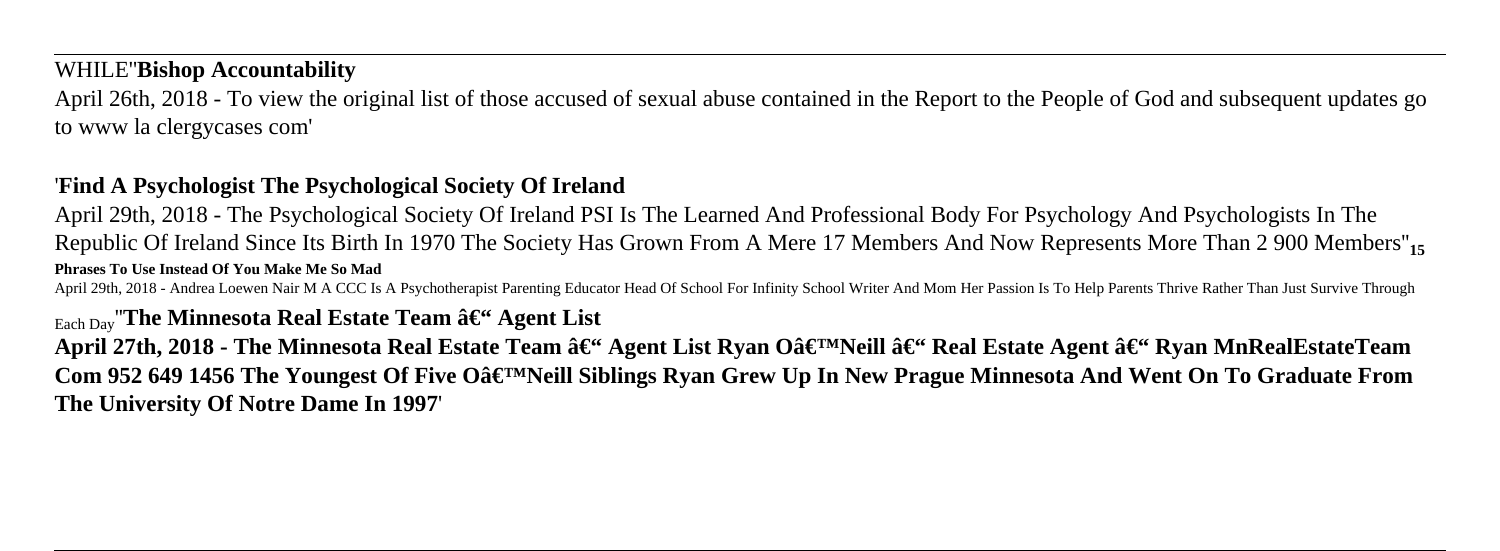#### '**PCHS Alumni E Mail Directory Minchin**

April 27th, 2018 - 1995 Paul Dumschat Year 1995 per Notre Dame East Stroudsburg Email llegar101 yahoo com Spouse single Residence Belvidere NJ Children hopefully none but i m staying out of mexico for a while'

#### 'Support the Uluru Statement  $\hat{a}\in$ " ACOSS

**April 29th, 2018 - Joint Statement A call to the Prime Minister and Australian Parliament We support First Nations peoples to have a voice We call on the Australian Parliament to make this a national priority**'

#### '**In Memoriam USAID ALUMNI ASSOCIATION**

**April 28th, 2018 - In Memoriam Lloyd Pierson New Lloyd Oliver Pierson 77 of Waco Texas was a beloved husband father grandfather and brother who passed away peacefully on Saturday April 14 2018 at his home in Arlington VA**'

*'PRACTITIONERS – LILY HOUSE*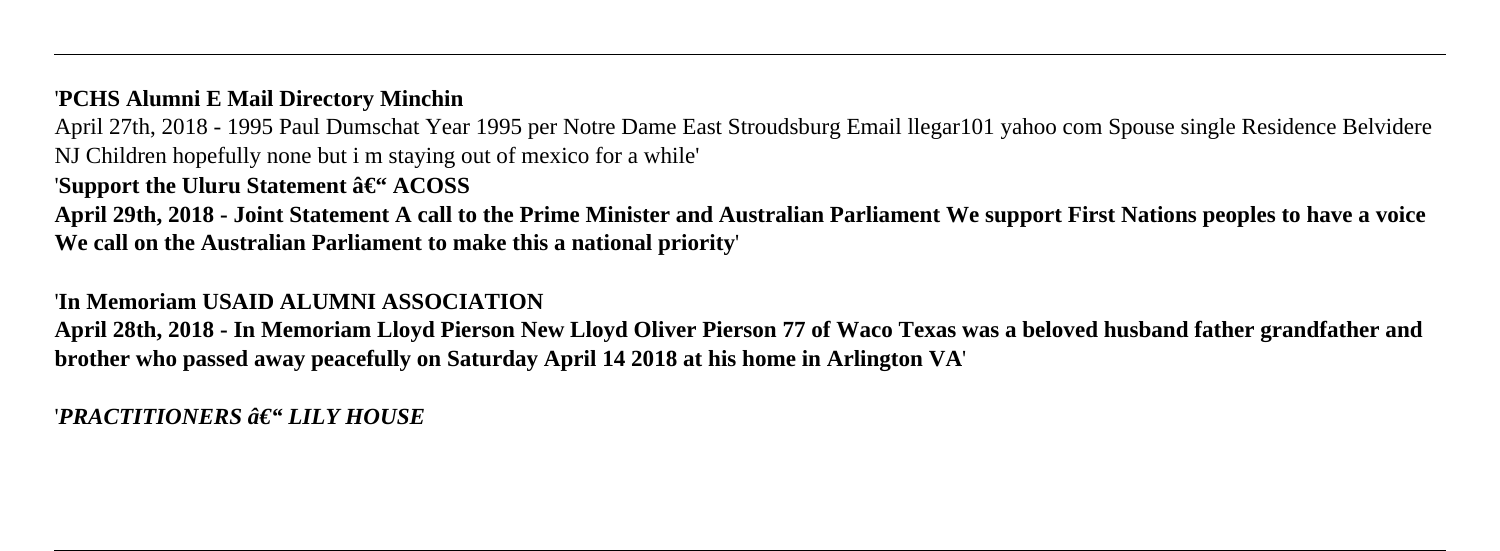*APRIL 30TH, 2018 - LILY HOUSE IS HOME TO MANY DIFFERENT PRACTITIONERS EACH OF WHOM ARE LISTED BELOW AND HAVE A PAGE OF THEIR OWN ON OUR WEBSITE TO PROFILE THE TREATMENTS IN WHICH THEY SPECIALISE*'

#### '**Find A Member LeTip International Inc**

April 30th, 2018 - Enter Your Desired Search Information Below And Click The "Find Member S †• Button 'The Collapse Of Parenting Why Itâ€<sup>™</sup>s Time For Parents To

January 7th, 2016 - A Significant Portion Of Sax's Book Is Devoted To The Importance Of Parents Modelling Traits They Want To Encourage In Their Children Chief Among Them He Says Should Be Humility And Conscientiousness  $\hat{\epsilon}$  which Run Counter To Inflating A Child $\hat{\epsilon}$ <sup>TM</sup>s Self Esteem And Sense Of Entitlement'

#### '**SEARCH FOR FAMILY RESOURCES COBB COUNTY SCHOOL DISTRICT**

APRIL 29TH, 2018 - THIS CCSD FAMILY RESOURCE DATABASE IS FOR INFORMATIONAL PURPOSES ONLY THE RESOURCES CONTAINED HERE ARE NOT ASSOCIATED WITH AFFILIATED WITH OR SPONSORED BY THE COBB COUNTY SCHOOL DISTRICT''**SEARCH FOR FAMILY RESOURCES COBB COUNTY SCHOOL DISTRICT**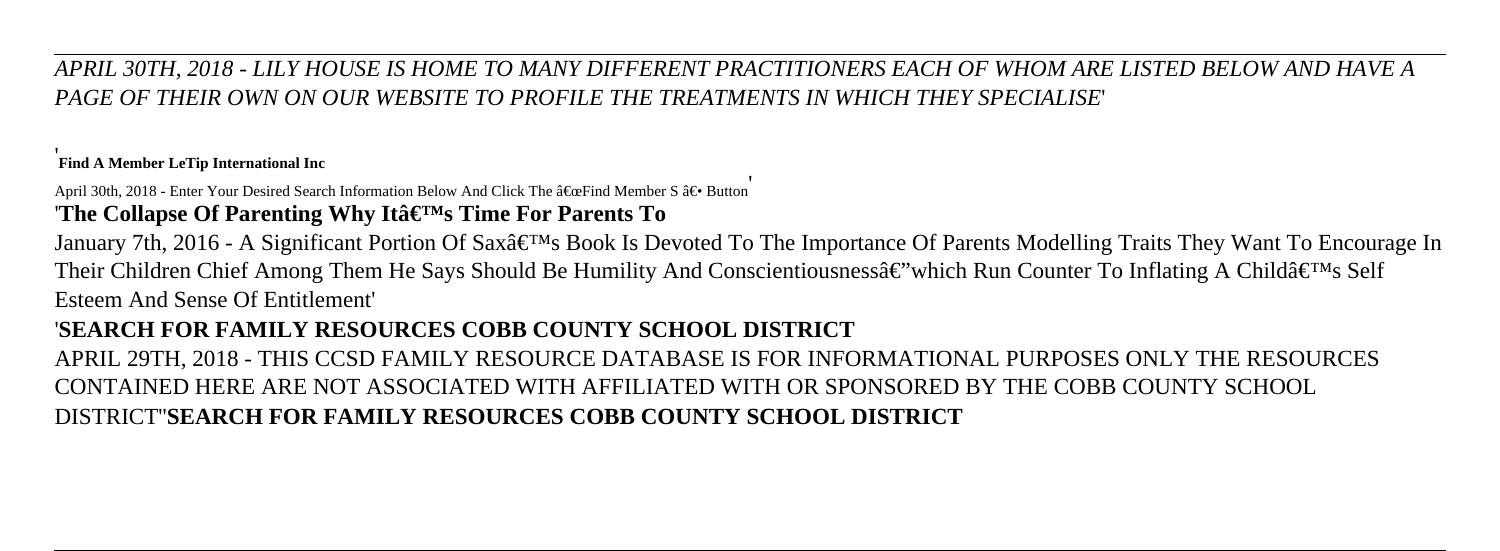## **APRIL 29TH, 2018 - THIS CCSD FAMILY RESOURCE DATABASE IS FOR INFORMATIONAL PURPOSES ONLY THE RESOURCES CONTAINED HERE ARE NOT ASSOCIATED WITH AFFILIATED WITH OR SPONSORED BY THE COBB COUNTY SCHOOL DISTRICT**''*tv psychotherapist benjamin fry was daily mail online*

*july 27th, 2013 - eton and oxford educated a millionaire by 30 â€*" psychotherapist benjamin had every advantage but when he suffered a breakdown *and all treatment failed he had to delve into his childhood to unlock its cause*"<sup>Support The Uluru Statement â€" ACOSS</sup>

April 29th, 2018 - Joint Statement A Call To The Prime Minister And Australian Parliament We Support First Nations Peoples To Have A Voice We Call On The Australian Parliament To Make This A National Priority'

#### '*If you eat like Victoria Beckham or Elizabeth Hurley you*

*August 22nd, 2011 - A thirtysomething lawyer Anne comes home from her job in an office Once or twice a week she drops into M amp S where she buys two pizzas brownies biscuits ice cream and more*  $\hat{a}\epsilon$ *" a bulging bag of delights She arrives at her empty flat pulls the curtains puts on the TV and spends the evening*'

#### '*Health Maryland Department Of Defunct Agencies*

*April 29th, 2018 - This Information Resource Of The Maryland State Archives Is Presented Here For Fair Use In The Public Domain When This*